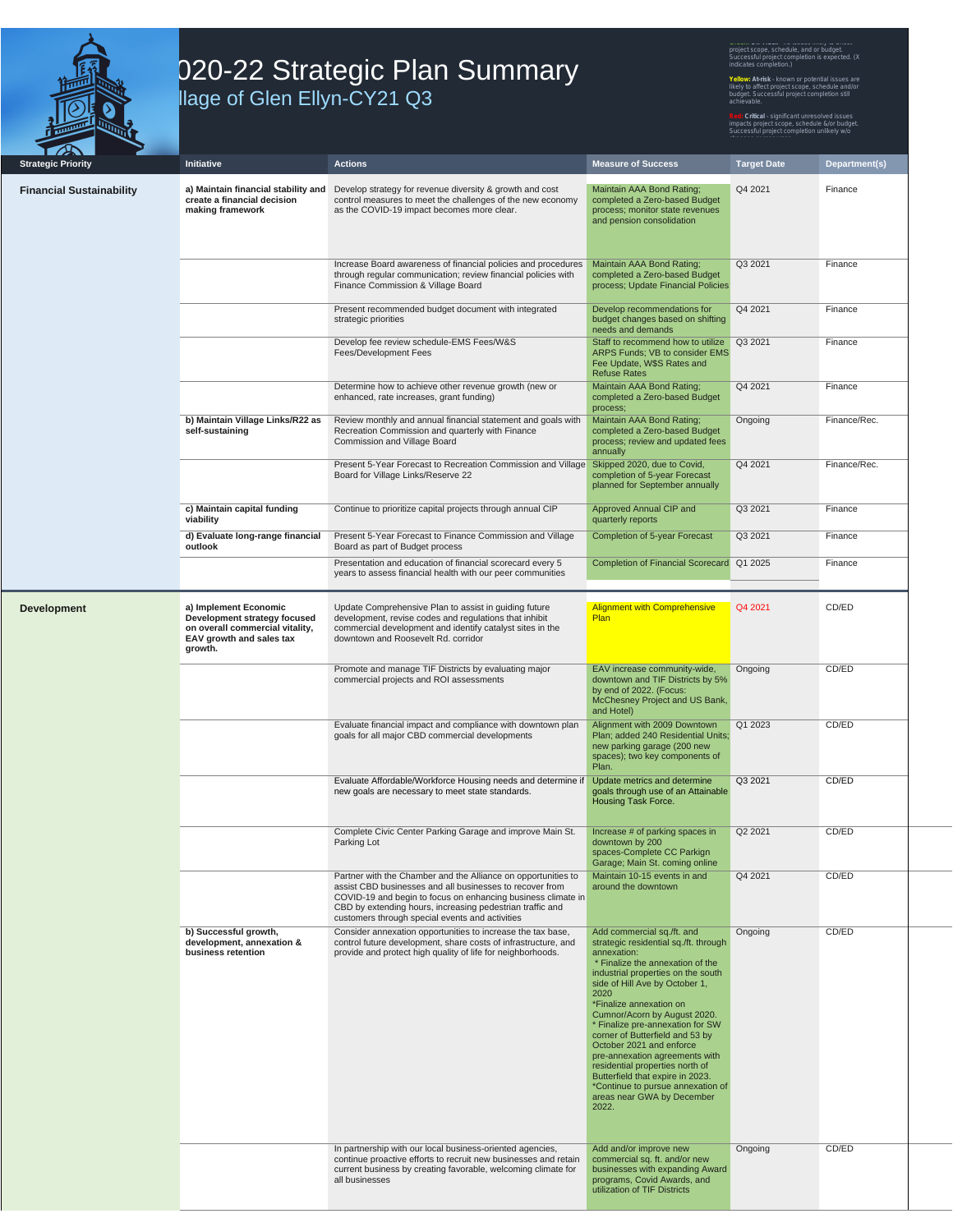|                                   |                                                                                                                                                                                                                        | Implement an online building permit system to provide<br>customer flexibility and improved service to all customers                                                                                                                                                                                                                               | Upgrade ERP and create new<br>online system in place by end of<br>2022                                                                                                                                                                                                                                                                                                                                                                                                                                        | Q4 2022 | CD/ED     |
|-----------------------------------|------------------------------------------------------------------------------------------------------------------------------------------------------------------------------------------------------------------------|---------------------------------------------------------------------------------------------------------------------------------------------------------------------------------------------------------------------------------------------------------------------------------------------------------------------------------------------------|---------------------------------------------------------------------------------------------------------------------------------------------------------------------------------------------------------------------------------------------------------------------------------------------------------------------------------------------------------------------------------------------------------------------------------------------------------------------------------------------------------------|---------|-----------|
|                                   |                                                                                                                                                                                                                        | Review and modify building codes, sustainability goals and<br>architecture review quidelines to create more flexibility and<br>protection for residents and businesses                                                                                                                                                                            | Code update by Q2 2022                                                                                                                                                                                                                                                                                                                                                                                                                                                                                        | Q2 2022 | CD/ED     |
|                                   |                                                                                                                                                                                                                        | Consider including additional green space and public art (COD<br>Partnership) to enhance the CBD as part of the overall<br>streetscape improvement project                                                                                                                                                                                        | Created a partenrship with COD<br>and DuPage Foundation and will<br>incorporate into final streetscape<br>plans                                                                                                                                                                                                                                                                                                                                                                                               | Q4 2022 | CD/ED     |
|                                   | c) Access and improve<br>commercial district<br>infrastructure to support<br>business retention and growth<br>by investing in streetscape<br>improvements, wayfinding<br>signage, and other beautification<br>efforts. | Complete the Streetscape Improvement Project (See<br>Infrastructure Section)                                                                                                                                                                                                                                                                      | Complete all phases over a four<br>year scheduled to be determined<br>by the Village Board. Phase I<br>scheduled for Spring 2022                                                                                                                                                                                                                                                                                                                                                                              | Q1 2022 | <b>PW</b> |
|                                   |                                                                                                                                                                                                                        | Identify other beautification projects to impove the quality of life<br>for residents and visitors of the CBD and drive new business<br>investment.                                                                                                                                                                                               | Construct Phase II of the<br>wayfinding plan; develop a plan<br>for beautification efforts for east<br>Roosevelt Rd. from 53 to Lombard<br>border and Panfish Park.                                                                                                                                                                                                                                                                                                                                           | Q4 2021 | PW        |
|                                   |                                                                                                                                                                                                                        | Develop an Public Arts initiative by finding partners and private<br>investors.                                                                                                                                                                                                                                                                   | Completed an IGA with COD.                                                                                                                                                                                                                                                                                                                                                                                                                                                                                    | Ongoing | CD/ED     |
|                                   | d) Effective stewardship of<br>incentives to support business<br>recruitment and retention                                                                                                                             | Coordinate award programs and assessment of value to<br>business community annually                                                                                                                                                                                                                                                               | Policy compliance that leverages<br><b>ROI</b>                                                                                                                                                                                                                                                                                                                                                                                                                                                                | Q3 2021 | CD/ED     |
|                                   |                                                                                                                                                                                                                        | Grow business relationships with economic development<br>partners, including but not limited to, Alliance of Downtown<br>Glen Ellyn, Glen Ellyn Chamber of Commerce, Choose<br>DuPage, College of DuPage, Glen Ellyn Public Library,<br>DuPage Convention and Visitors Bureau, Innovation DuPage,<br>and Business Development Center, and Library | Monthly Meetings with ED<br>partners (12/year)                                                                                                                                                                                                                                                                                                                                                                                                                                                                | Q4 2021 | CD/ED     |
|                                   |                                                                                                                                                                                                                        | Continue business retention visits with existing businesses                                                                                                                                                                                                                                                                                       | Conduct 24 visits annually<br>(2/month)                                                                                                                                                                                                                                                                                                                                                                                                                                                                       | Q4 2021 | CD/ED     |
| <b>Effective Governance</b>       | a) Robust citizen participation<br>and inclusivity                                                                                                                                                                     | Develop recruitment strategy for future Village Commissioners<br>through the newsletter and e-news and promote diversity,<br>inclusiveness, and public engagement.                                                                                                                                                                                | Modified Board and Commission<br>process to promote more turnover<br>and diversity. Updating AO by Q3<br>2021                                                                                                                                                                                                                                                                                                                                                                                                 | Q1 2021 | Admin     |
|                                   |                                                                                                                                                                                                                        | Continue to evaluate and increase opportunities for partnership<br>with intergovernmental entities                                                                                                                                                                                                                                                | Track involvement with various<br>agencies. COVID: all agencies<br>including County Health<br>Dept/Libary/Park District. Arts<br>Initiative with COD, DEI Initaitve<br>with Intergovernmental Group,<br>Panfish Park Community Meeting<br>and Winter Pop-up Plaza with<br>Park District; continue to work with<br>Forest Preserve on the McKee<br>House, and collaborated with the<br>County on Cares Act Funding and<br>on East branch trail Project and<br>possibly Roosevelt Rd<br>beautification efforts. | Ongoing | Admin     |
|                                   |                                                                                                                                                                                                                        | Improve organization's understanding of resident needs and<br>expectations by completing the Citizen Survey and track<br>progress from previous surveys                                                                                                                                                                                           | Complete survey and compare<br>results by 2022                                                                                                                                                                                                                                                                                                                                                                                                                                                                | Q4 2022 | Admin     |
|                                   |                                                                                                                                                                                                                        | Create board effectiveness index                                                                                                                                                                                                                                                                                                                  | Create a work group of Elected<br>Officials to further evaluate                                                                                                                                                                                                                                                                                                                                                                                                                                               | Q4 2021 | Admin     |
|                                   | b) Effective Village Board and<br><b>Board/Commission process and</b><br>meetings                                                                                                                                      | Procure legislative management system to integrate agenda<br>development and web streaming of Village meetings                                                                                                                                                                                                                                    | Implementation and launch of new<br>system-Complete                                                                                                                                                                                                                                                                                                                                                                                                                                                           | Q3 2020 | Admin     |
|                                   |                                                                                                                                                                                                                        | Re-establish the Communtiy Relations Commission                                                                                                                                                                                                                                                                                                   | <b>Appointing Chair and board</b><br>members and modify the<br>Ordinance by Q3 2021                                                                                                                                                                                                                                                                                                                                                                                                                           | Q3 2021 | Admin     |
|                                   |                                                                                                                                                                                                                        | Email weekly e-news and continue to publish quarterly<br>newsletters                                                                                                                                                                                                                                                                              | Increase distribution list and open<br>rates                                                                                                                                                                                                                                                                                                                                                                                                                                                                  | Ongoing | Admin     |
|                                   | c) A well-informed and engaged<br>community                                                                                                                                                                            | Update New Resident information                                                                                                                                                                                                                                                                                                                   | Complete new web-based new<br>resident packet                                                                                                                                                                                                                                                                                                                                                                                                                                                                 | Q4 2021 | Admin     |
|                                   |                                                                                                                                                                                                                        | Implementation of service request system to expedite<br>registering, processing and tracking of residential service<br>requests                                                                                                                                                                                                                   | Launch of service request system:<br>See/Click/Fix                                                                                                                                                                                                                                                                                                                                                                                                                                                            | Q3 2021 | Admin     |
|                                   |                                                                                                                                                                                                                        | Communicate updates to 2020-22 Strategic Plan quarterly,<br>develop new Strategic Plan and incorporate goals into the<br>annual budget process                                                                                                                                                                                                    | Incorporate into annual budget                                                                                                                                                                                                                                                                                                                                                                                                                                                                                | Q4 2021 | Admin     |
|                                   |                                                                                                                                                                                                                        | Identify and expand diversity, equity, and inclusion<br>opportunities for our diverse population. Community Relations<br>Commission to be established and lead those efforts.                                                                                                                                                                     | Complete community<br>conversations with a facilitator and<br>incorporate action steps by Q2<br>2021.                                                                                                                                                                                                                                                                                                                                                                                                         | Q2 2021 | Admin     |
| <b>Workforce &amp; Operations</b> | a) Competent, high-quality<br>workforce and adequate staffing<br>to meet service demands                                                                                                                               | Conduct periodic department assessment and staffing studies.<br>Completing reivew of Police Department, EMS services, and<br>amking reocmmendations to the VB. Also creating a more<br>robust HR Division, reviewing Community Development and<br>Finance Departments due to high turnover                                                        | <b>Complete Police Department</b><br><b>Assessment and Staffing Study</b><br>and EMS review by Q3 2021                                                                                                                                                                                                                                                                                                                                                                                                        | Q3 2021 | Admin     |
|                                   |                                                                                                                                                                                                                        | Review pay & classifications for all positions and review overall<br>compensation plan annually as part of the budget process                                                                                                                                                                                                                     | All positions' compensation<br>reviewed every three years                                                                                                                                                                                                                                                                                                                                                                                                                                                     | Q3 2021 | Admin     |
|                                   |                                                                                                                                                                                                                        | Provide leadership/management training and opportunities for<br>supervisors, including those outside of traditional job<br>responsibilities                                                                                                                                                                                                       | Created a Second in Command<br>Internal Work Group to meet and<br>train quarterly.                                                                                                                                                                                                                                                                                                                                                                                                                            | Q3 2021 | Admin     |